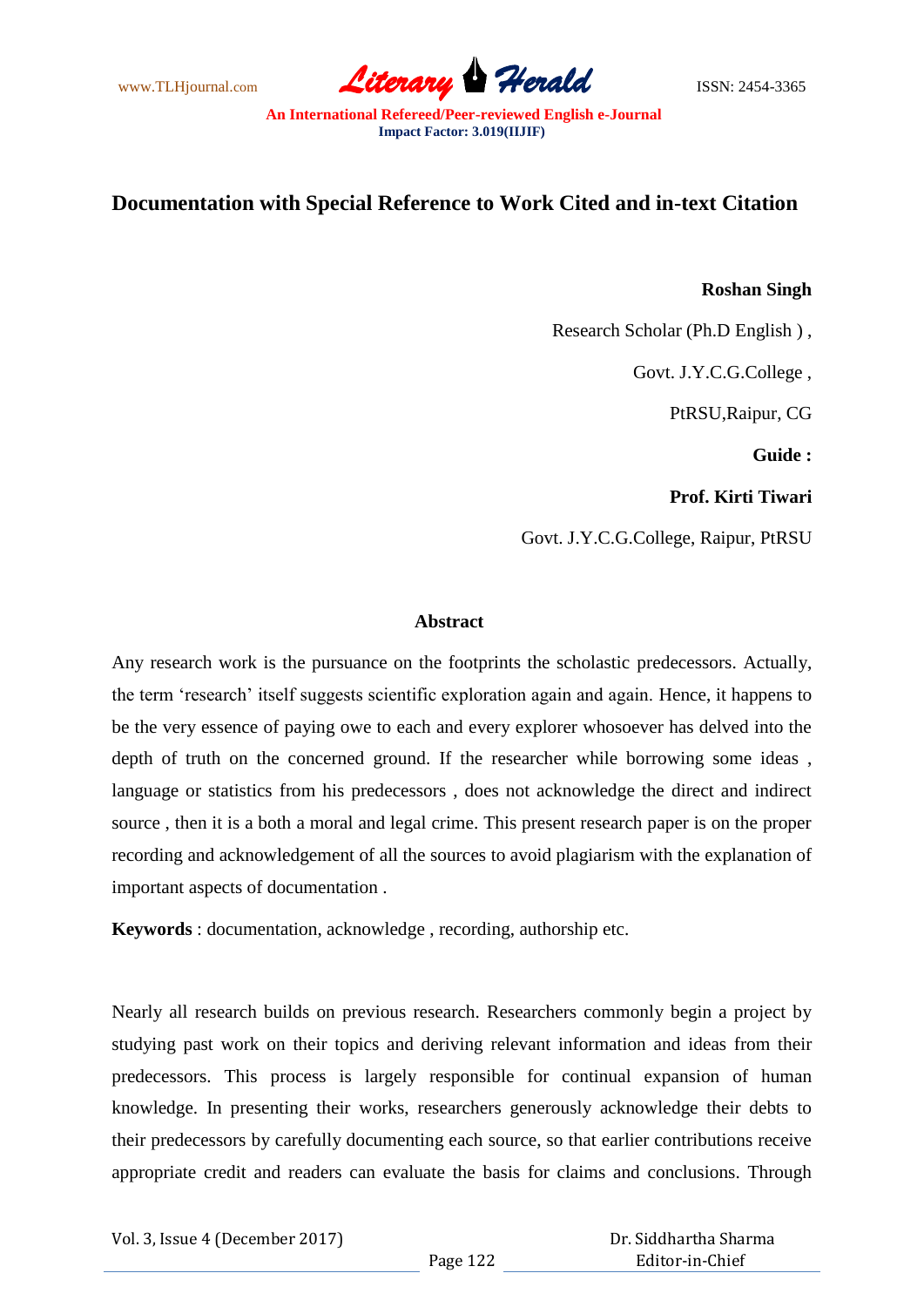www.TLHjournal.com **Literary Herald Herald** ISSN: 2454-3365

documentation the researcher provides the readers with a description of key features of each source (such as its authorship and its medium of publication). Documentation also assists the readers in locating the sources the researcher used .Hence the present topic must be conceptualized with its every nook and corner for any researcher in terms of recording the slightest sources in the field of research.

In a report or research paper, documentation is the evidence provided (in the form of endnotes, footnotes, and entries in bibliographies) for information and ideas borrowed from others. That evidence includes both primary sources and secondary sources. There are numerous documentation styles and formats, including MLA style (used for research in the humanities), APA style (psychology, sociology, education), Chicago style (history), and ACS style (chemistry).

In the 2009 *MLA Handbook for Writers of Research Papers*(NewYork:MLA),MLA recommends the use of a parenthetical system of documentation. With the MLA parenthetical system, the researcher places citations in parentheses within the text to point sources in an alphabetized list of works cited that appears at the end of the research paper.

# **How to Cite Sources in the Paper**

The list of works cited appears at the end of the paper. The list should begin on a new page and number each page, continuing the page numbers .The page number appears in the upper right hand corner, half an inch from the top and flush with the right margin. Its instructed to centre the title, Work Cited, an inch from the top of the page. Double space between the title and the entry should be there.Each entry should flush with the left margin. If an entry runs more than one line, indent the subsequent line or lines one half inch from the left margin. This format is sometimes called hanging indention .Hanging Indention makes alphabetical lists easier to use. Double space should exist in the entire list, both between and within entries .This list can be continued on as many pages as necessary.

### **Arrangement of Entries**

Entries in a work cited list are arranged in alphabetical order, which helps the readers to find the entry corresponding to the citation in the text. In general, alphabetize entries in the list of work cited by the author's last name, using the letter by letter system. In this system, the order of names is determined by the letters before the commas that separate last names and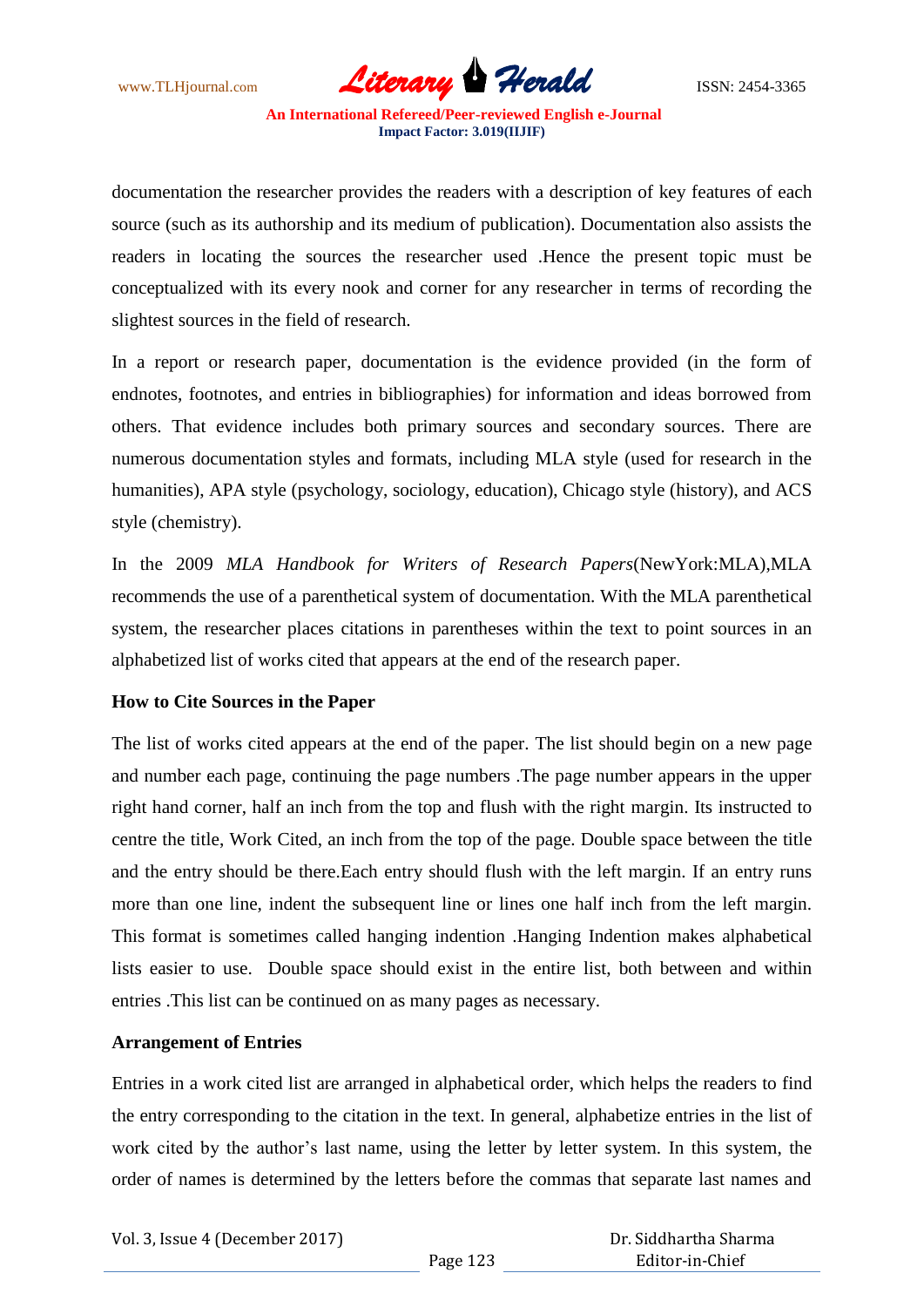www.TLHjournal.com *Literary Herald*ISSN: 2454-3365

first names .Space and other punctuation marks are ignored. The letters following the commas are considered only when two or more last names are identical .If two or more entries citing co-authors begin with the same name,alphabetization should be there by the last names of the second author listed .Again if the author"s name unknown, the researcher should alphabetize by the title, ignoring any initial A, An or The or the equivalent in the another language. For example, the title *An Encyclopedia of the Latin American Novel* would be alphabetized under "e" rather than "a". If the title begins with a numerical the title should be alphabetized as if the numeral were spelled out .For instance,*1914: The Coming of the First World War* should be alphabetized as if it began "Nineteen Fourteen ..."

If the name of an author whose works the researcher used appears in various spellings in the works (for example,Virgil, Vergil) all the entries should be consolidated for the sources under the preferred variant in the work cited list. Other kinds of bibliographies may be arranged differently. An annotated list, a list of worksconsulted, or a list of selected readings for a historical study, for example, may be organized chronologically by publication date. Some bibliographies are divided into sections and the items alphabetized in each section. A list may be broken down into primary and secondary sources or into different research media or genres (books, articles,films). Alternatively it may be arranged by subject matter (literature and law , law in literature , law as literature) , by period ( Classical utopia , Renaissance utopia ) or by area( Egyptian mythology , Greek mythology , Norse mythology ).

### **Two or More Works by the Same Author**

To cite two or more works by the same author, the name should be given in the first entry only .Therefore, in place of the name three hyphens should exist followed by a period and the title. Three hyphens stand for exactly the same name as in the preceding entry. If the person named edited, translated or compiled the work, a comma should be placed after the three hyphens and the appropriate abbreviation is to be kept be giving the title .If the same person served as,say, the editor of two or more works listed consecutively, the abbreviation 'ed.' must be repeated with each entry.This sort of label does not affect the order in which entries appear; works listed under the same name are alphabetized by title.

### **Cross Reference**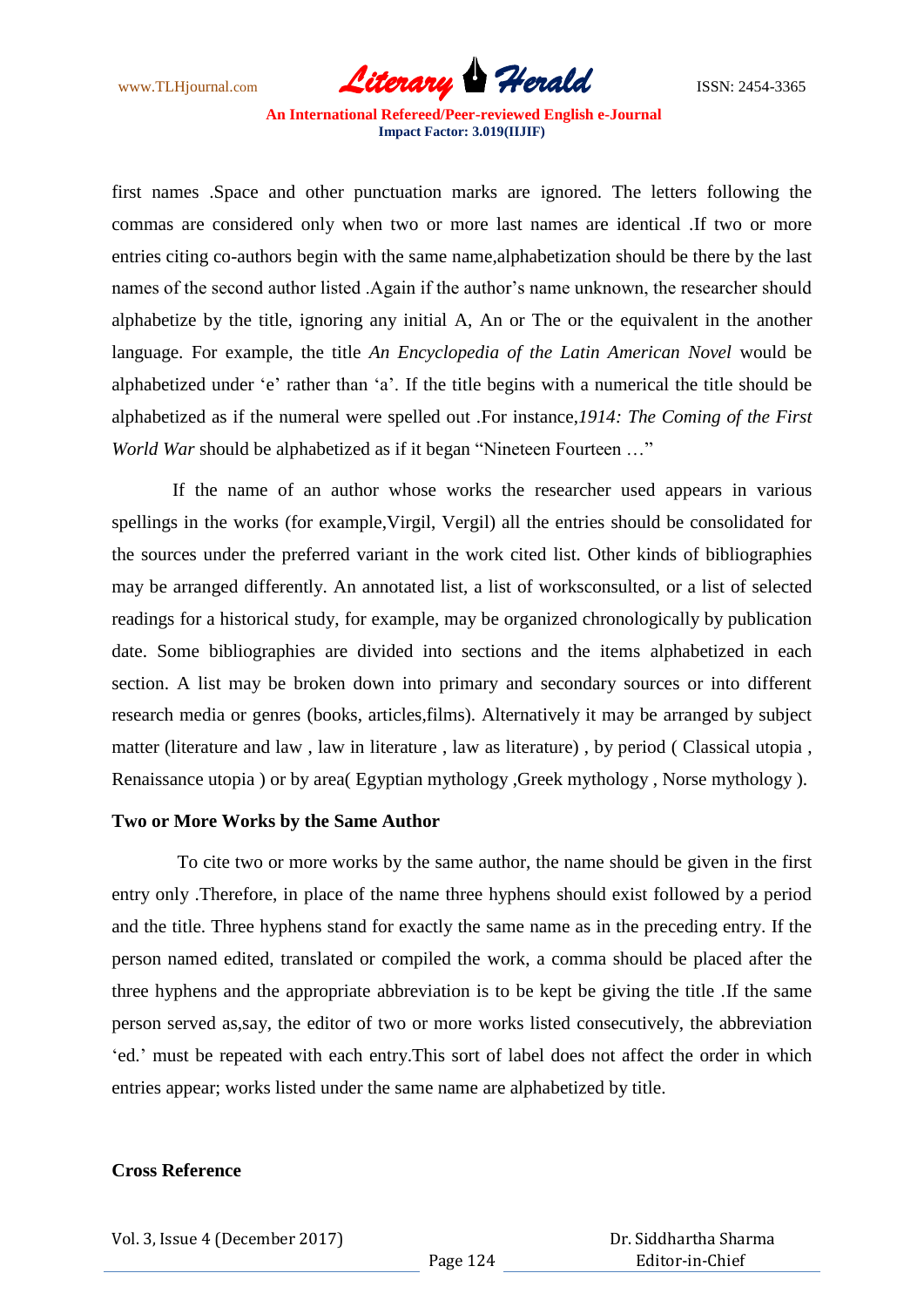www.TLHjournal.com **Literary Herald Herald** ISSN: 2454-3365

To avoid unnecessary repetition in citing two or more works from the same collection, the researcher may create complete entry for the collection and cross reference individual pieces to the entry. In a cross reference, can be stated the author and the title of the piece, the last name of the editor or the editors of the collection, and the inclusive page or reference numbers. If the piece is a translation, number of the title may be added unless one person translated the entire collection.

# **Citing Periodical Print Publication**

Entries for publications in print periodicals consist of several elements in a prescribed sequence. This list shows most of the possible components of an entry for an article in a print periodical and the order in which they are normally arranged:

- 1. Author"s name
- 2. Title of the article
- 3. Name of the periodical (italicized)
- 4. Series number or name (ifrelevant)
- 5. Volume number (for a scholarly journal)
- 6. Issue number (ifavailable, for a scholarly journal)
- 7. Date of publication (for a scholarly journal, the year, for other periodicals, the day,

the month,and theyear, as available)

- 8. Inclusive page numbers
- 9. Medium of publication consulted
- 10. Supplementary information

### **An Article in a Scholarly Journal**

The work cited list entry for an article in a printed scholarly journal has three divisions:

Here is an example:

Piper, Andrew. "Rethinking the Print Object: Goethe and the Book of Everything." PMLA 121.1 (2006): 124-38. Print.

| Vol. 3, Issue 4 (December 2017) |          | Dr. Siddhartha Sharma |
|---------------------------------|----------|-----------------------|
|                                 | Page 125 | Editor-in-Chief       |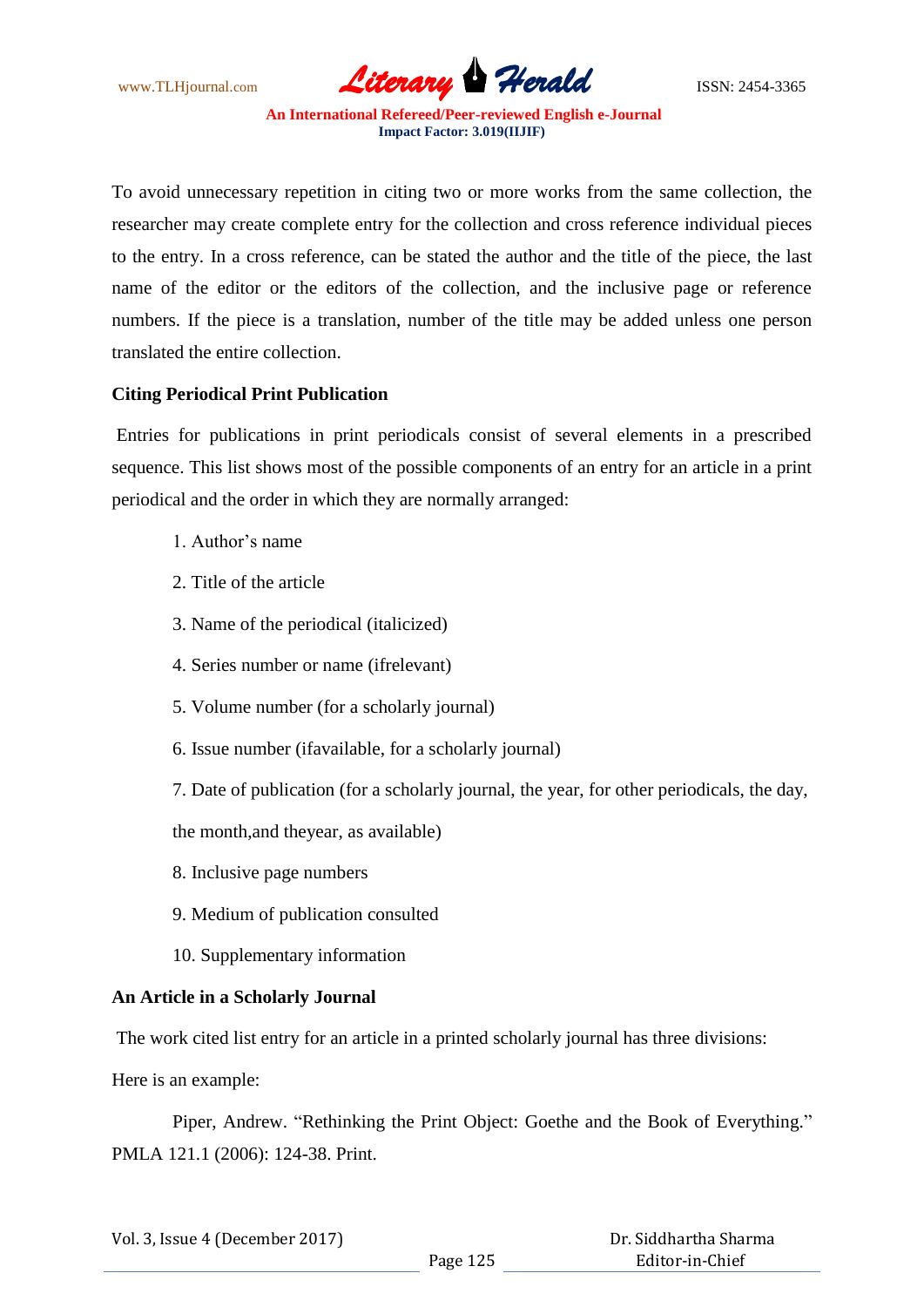www.TLHjournal.com **Literary Herald Herald** ISSN: 2454-3365

### **Author's Name**

Author"s name should be taken from the beginning or the end of the article and is reversed for alphabetizing, adding a comma after the last name. A period is put after the complete name.

Piper, Andrew.

### **Title of the Article**

In general it is recommended to state the full title of the article, enclosed in quotation marks (notitalicized). Unless the title has its own concluding punctuation (e.g., a question mark), put a period before the closing quotation mark.

Piper, Andrew. "Rethinking the Print Object: Goethe and the Book of Everything*."*

# **Publication Information**

In general, after the title of the article, the journal's title is to be given (italicized) along with that the volume number , a period , a colon , the inclusive page numbers , a period , the medium of publication consulted , and a period should come thereafter .

Piper, Andrew. "Rethinking the Print Object: Goethe and the Book of Everything." PMLA

121.1(2006):pp. 124-38. Print.

Some scholarly journals do not use volume number at all, numbering issues only. The issue number of such journals is cited alone. Aagain some other scholarly journals have been published in more than one series. In this case the number (in Arabic digit with the appropriate ordinal suffix: $2<sup>nd</sup>$ ,  $3<sup>rd</sup>$ ,  $4<sup>th</sup>$  etc.) and the abbreviation 'ser.' between the journal title and the volume number is to be written.

# **An Article in a Newspaper**

To cite an English language newspaper, the name is given as it appears on the masthead but any introductory article is omitted. (NewYork Times not The New York Times).But in case of non- English-language newspapers (Le monde) the article is retained .If the city of publication is not included in the name of a locally published newspaper, the researcher does not require adding the city of publication. Next comes the complete date – day month and year.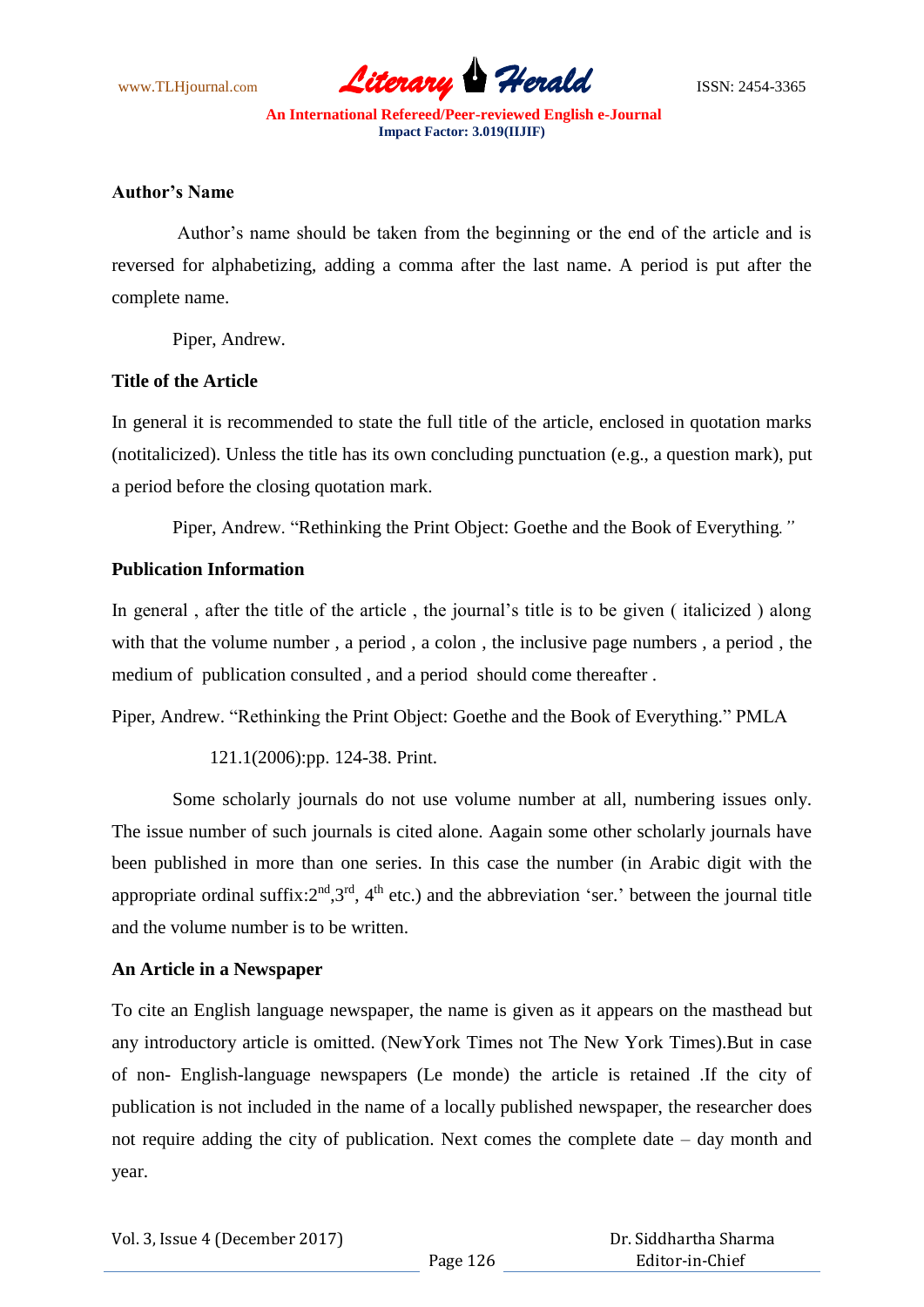

#### **An Article in a Magazine**

To cite a magazine published every week or every two weeks, the complete dates are to be given followed by a colon, the inclusive page numbers of the article, and the medium of publication consulted .If the article is not printed on consecutive pages first page number and a plus sign could be written leaving no intervening space.

# **A Review**

If the review is tilted but unsigned, the entry begins with the title of the review and alphabetize by the title. If the review is neither tilted nor signed, it starts with "Rev." of and alphabetize under the title of the work reviewed.

# **An Anonymous Article**

If no author's name is given for the article the researcher is citing the entry should begin with the title. The initial A,An or The should be ignored during the alphabetization of the entry. The name of a wise service or news bureau should be excluded.

# **An Editorial**

In case of citing a signed editorial, it should start with the author's name, title and the descriptive level editorial. , neither italicized nor enclosed in quotation marks .It concludes with the appropriate publication information.

# **A Letter to the Editor**

To identify a letter to the editor, the descriptive label letter after the name of the author should be added without italicized words and quotation marks.

# **A Serialized Article**

To cite a serialized article or a series of related articles published in more than one issue of a periodical, include all bibliographic information in one entry if each installment has the same author and title.

#### **Creating in-Text Citations**

The in-text citation is a brief reference within the text that indicates the source the researcher consulted. It should properly attribute any ideas, paraphrases, or direct quotations to the source, and should direct readers to the entry in the list of works cited. For the most

| Vol. 3, Issue 4 (December 2017) |          | Dr. Siddhartha Sharma |
|---------------------------------|----------|-----------------------|
|                                 | Page 127 | Editor-in-Chief       |